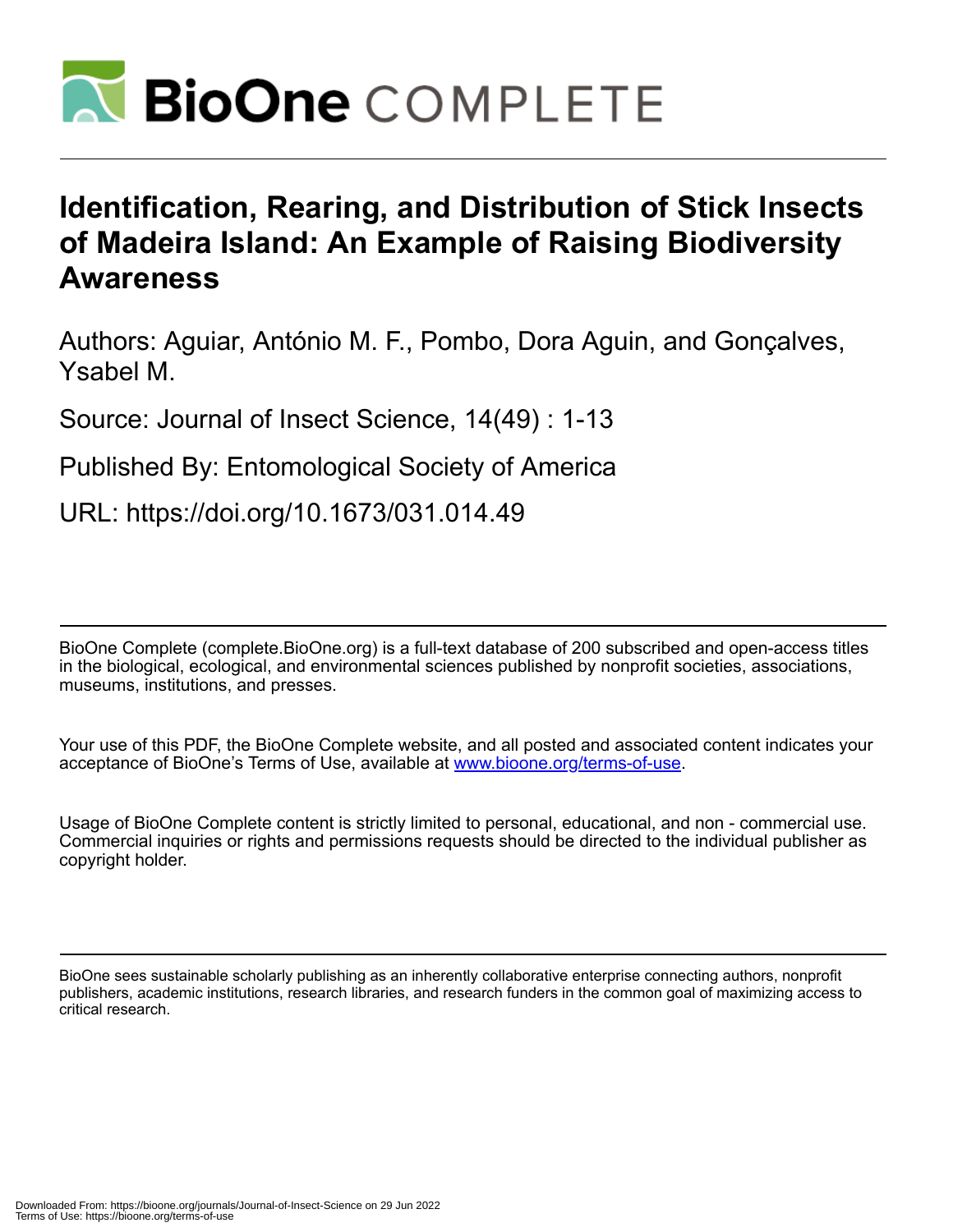

## **Identification, rearing, and distribution of stick insects of Madeira Island: An example of raising biodiversity awareness**

António M. F. Aguiar<sup>1a</sup>, Dora Aguin Pombo<sup>2,3b</sup>, and Ysabel M. Gonçalves<sup>4c</sup>

<sup>1</sup>Secretaria Regional do Ambiente e Recursos Naturais, Laboratório de Qualidade Agrícola, Caminho Municipal dos Caboucos, 61, 9135-372, Camacha, Madeira, Portugal <sup>2</sup>

<sup>2</sup>Universidade da Madeira, 9000-390 Funchal, Madeira, Portugal

<sup>3</sup>CIBIO, Centro de Investigação em Biodiversidade e Recursos Genéticos, Universidade do Porto, 4485-601 Vairão, Portugal

4 Museu de História Natural do Funchal, Rua da Mouraria, 31, 9004-546 Funchal, Madeira, Portugal

## **Abstract**

Two species of stick insects are currently known to be present in the Macaronesian archipelagos: *Clonopsis gallica* (Charpentier) (Phasmatodea: Bacillidae) on the Canary Islands and in the Azores and *Carausius morosus* (Sinéty) (Phasmatidae) in the Azores. Here, we provide the first reliable records of the presence and distribution of *C. gallica* and *C. morosus* on Madeira Island. Egg and adult stages are briefly described along with some notes on the life history of these species in captivity. Data on island-wide distribution are based on specimens donated by the public in response to an article published in a daily newspaper. This method of data collection raised great popular interest in stick insects. The role of newspapers as a means of communicating awareness in biodiversity issues is discussed.

**Keywords:** Bacillidae, *Clonopsis gallica, Carausius morosus*, Macaronesia, Phasmatidae

Correspondence: a antonioaguiar.sra@gov-madeira.pt, b aguin@uma.pt, c ysabel.goncalves@cm-funchal.pt, \*Corresponding author **Editor:** Henry Hagedorn was editor of this paper.

**Received:** 27 May 2012 **Accepted:** 9 October 2013 **Published:** 10 April 2014

**Copyright:** This is an open access paper. We use the Creative Commons Attribution 3.0 license that permits unrestricted use, provided that the paper is properly attributed.

**ISSN:** 1536-2442 | Vol. 14, Number 49

#### **Cite this paper as:**

Aguiar AMF, Pombo DA, Gonçalves YM. 2014. Identification, rearing, and distribution of stick insects of Madeira Island: An example of raising biodiversity awareness. *Journal of Insect Science* 14(49). Available online: http://www.insectscience.org/14.49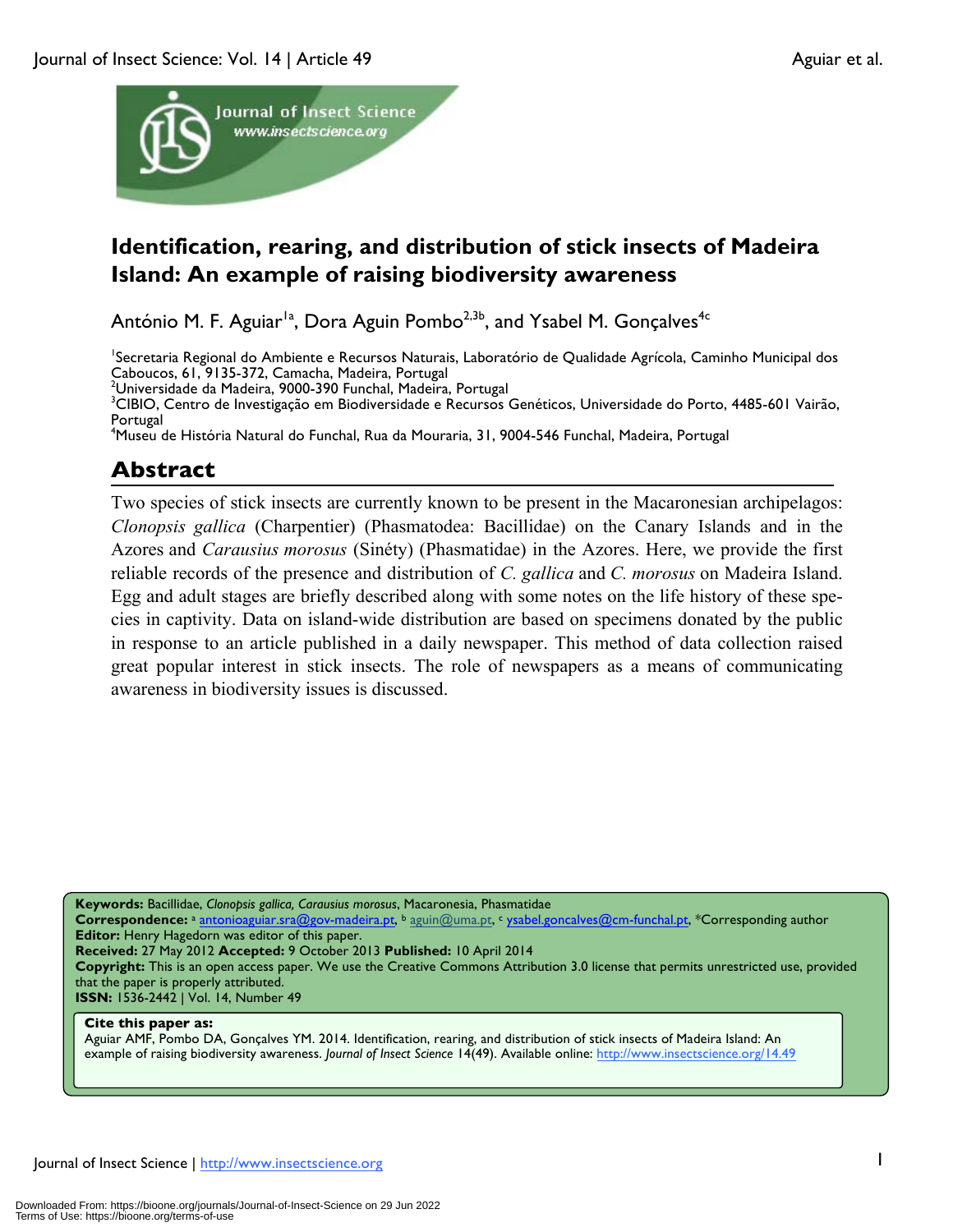#### **Introduction**

The apparent paucity of stick insect (Phasmatodea) species in Macaronesia is surprising when compared with the stick insect faunas of other islands. A recent checklist of terrestrial taxa from Madeira and Selvagens archipelagos lists 3,394 taxa of arthropods (3,097 are insects), of which about 30% are endemic (Borges et al. 2008). However, this list does not provide records of Phasmatodea. The absence of stick insect records from Madeira was referred to by Baéz (1993), who considered the single specimen observed by M. Biscoito, the director of the Museum of Natural History of Funchal, a likely case of 'fortuitous introduction.' According to van Harten (1993) and Arechavaleta et al. (2005), records of Phasmatodea from the Cape Verde archipelago are also unknown. However, the Canary Islands archipelago has one confirmed species, *Clonopsis gallica* (Charpentier) (Bacillidae)*,* and the Azores has this species and *Carausius morosus* (Sinéty) (Phasmatidae). Both species are considered to be non-native to these archipelagos (Lopéz and Morales 2010; Sousa 2010).

More specifically, *C. gallica* has being reported from Tenerife (Canary Islands) and from Faial and São Miguel (Azores). In the Canary Islands, this species was first cited by Bolívar (1926), who didn't give an indication of a specific island, and afterward by Chopard (1954). In the Azores, it was first cited by Bolívar (1894) from São Miguel Island and later from Faial Island by Chopard (1940). More recently, Baéz (1996) collected a few specimens on Tenerife in a cultivated area to the north side of the island. In addition, there are some other unreliable records of an undocumented species for this archipelago. The identification of some of these species is questionable, and their presence still remains

unstudied (Blands et al. 1996). In the Azores, *C. morosus* has been reported for Faial and Terceira by Sousa (2010) and more recently from Santa Maria and São Miguel islands by Borges et al. (2013).

Species of stick insects range in size from large to very large, with one recently described Malaysian species, *Phobaeticus chani* Bragg, having an astounding total length of 570 mm. This is considered the largest extant insect known to date (Hennemann and Conle 2008). However, despite their large size, stick insects have very effective camouflage, adopting the appearance of sticks or leaves. Together with low population densities, this may be one of the reasons why so few specimens have been collected until recently in Macaronesian archipelagos. Over the last decade, stick insects have occasionally been found by professional entomologists, and recently many people have started to find them in houses across the Madeira Island. This clearly suggests that the populations are increasing in density and distribution. As a result, interest has been sparked among the general public and requests for information were made to a local newspaper.

In response to this sudden interest, the authors were contacted by the local newspaper for more information such as: how many species live on Madeira, when did they first appear, whether they were originally from Madeira, and if they could cause damage to crops or people. Our interest was raised and, as we did not feel qualified to answer many of the questions, we made a request through the paper inviting people to bring us specimens. There was an excellent response to our request which allowed us to generate a very comprehensive distribution database. Collectors were pleased to know that their name could appear on the publication of this information. This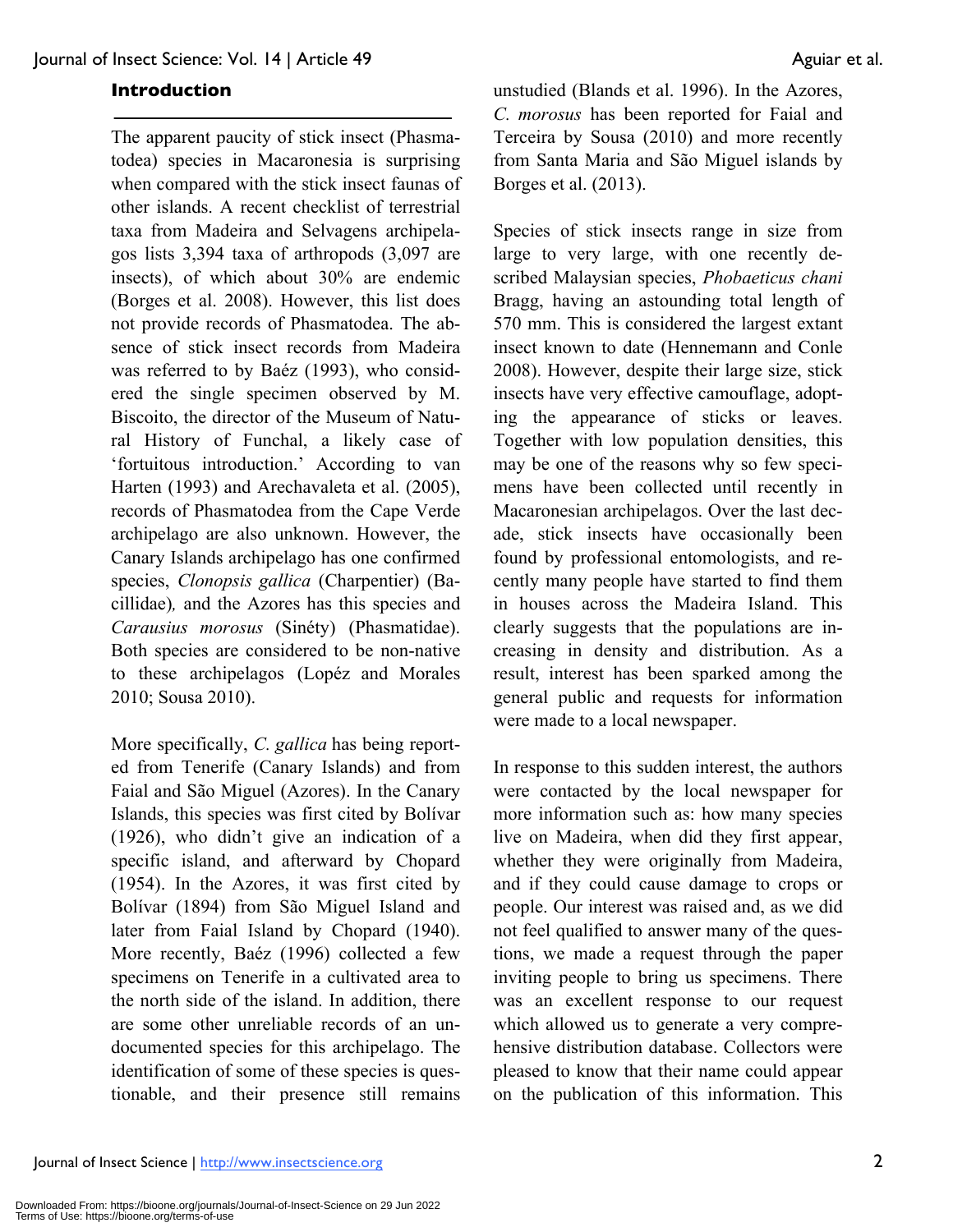sudden interest leads us to publish these records and reflect on communicating biodiversity awareness: are we doing the right things to generate interest in people and convince them that biodiversity and taxonomy are important?

## **Materials and Methods**

The classification adopted follows the Phasmida Species File online database by Paul Brock (http://Phasmida.SpeciesFile.org). The specimens studied and collected by the general public were deposited in the following Institutions:

MMF – Museu Municipal do Funchal (História Natural), Funchal, Madeira, Portugal ICLAM – Laboratório de Qualidade Agrícola, Camacha, Madeira, Portugal UMa – Universidade da Madeira, Funchal, Madeira, Portugal

#### **Insect sampling**

Madeira is an oceanic island located in the North Atlantic at about 635 km from North Africa (Morocco) and 849 km from Europe (Sagres, Portugal). In Madeira, most specimens of *Clonopsis gallica* and *Carasius morosus* were sampled by citizens primarily in houses and gardens by hand collecting, although some specimens were collected during regular entomological field trips by two of the authors (A. Aguiar and Y. Gonçalves).

#### **Insect rearing**

A female *Clonopsis gallica* only a few days old was collected on 15 April 2010 and an adult mature female *Carasius morosus* was collected on 28 June 2010 in the same locality: Assomada, Madeira, 28SCB2914 (UTM). They were fed in the laboratory on elm leaf blackberry, *Rubus ulmifolius* Schott (Rosales: Rosaceae), until they died eight months later.

The stick insects were kept in round plastic breeding cages with leafy branches of *R. ulmifolius* provided in jars of water that were replenished each week. The cages consisted of transparent cylinders 20 cm in diameter and 40 cm high, with a base and lid of durable green polythene. Throughout their development, in an unheated room, no particular light source was used other than the room artificial illumination consisting of eight fluorescent tubes, which were turned on for at least seven hours each day. Eggs were collected from the floor of the cages at regular periods and kept in separate cages. The pre-oviposition, oviposition, and post-oviposition periods were registered. The pre-oviposition period is considered the number of days required for females to start laying eggs following eclosion, the ovipositon period refers to the number of days they oviposit, and the postoviposition period is equivalent to the number of days they survive after oviposition has terminated.

#### **Results**

## **Identification of species breeding in Madeira**

The two species of stick insect, *Clonopsis gallica* and *Carausius morosus*, presently breeding in the wild on Madeira Island can be easily differentiated macroscopically. These stick insects are parthenogenetic, and so, as males are extremely rare in nature, we will be referring exclusively to female characters (see Table 1). The most common species, *C. morosus*, has a slightly longer body (Figure 1a) and long antennae (Figure 1a, 2a), almost filiform with numerous small segments; the inner face of the fore femur's base is bright red (Figure 2a); the subgenital plate reaches the apex of tergite 10 (Figure 3a); the eggs are globose, brown, and the operculum located at the anterior pole has a button-like yellowish capitulum (Figure 4a,b,c) and a brownish micropylar plate occupying about half length of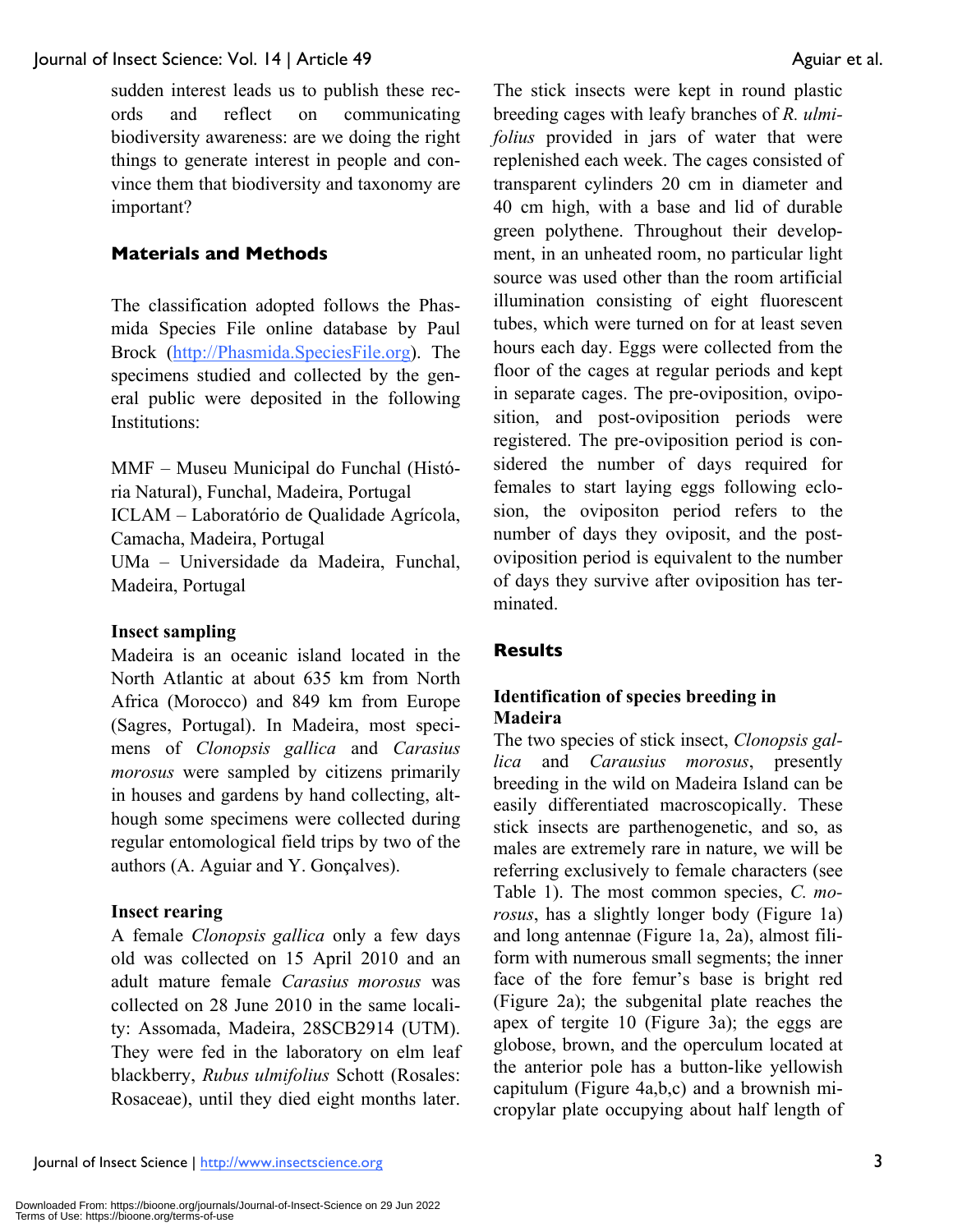the egg's dorsal surface. The second species, *C. gallica*, has short antennae with 13 segments (Figure 1b, 2b); inner face of fore femur's base the same color as body (Figure 2b); subgenital plate reaches the apex of tergite 9 (Figure 3b), and the egg of similar shape but the operculum does not present a capitulum and the micropylar plate has the same colour of the main capsule, occupying about 0.66 of the egg's length (Figure 4d, e, f).

## Infraorder **Anareolatae**

## Family **Phasmatidae**

## *Carausius morosus* (Sinéty 1901)

*Dixippus morosus,* Sinéty 1901, Cellula 19: 121 [Type locality: Asia-Tropical, Indian Subcontinent, India, Shambaganur]

**Material studied** (36 females, 3 nymphs): MMF 27694 – 1F, Rua da Rochinha, Funchal, 28SCB2213, 2.iv.1990, Rui Humberto Correia Luiz leg.; UMa – 1 nymph; Palheiro Ferreiro, 28SCB2414, 10.i.2002, José Jesus leg.; UMa – 2F, Port of Funchal, 28SCB2012, 30.x.2002, Isabel leg.; MMF 36293 – 1F, Caminho da Achada, Funchal, 28SCB2014, ii.2003, Miguel S. Gonçalves leg.; MMF 36289 – 1F, Livramento, Funchal, 28SCB2115, 14.xii.2003, Roberto Mendes leg.; UMa – 1F, Ribeira de São Gonçalo, Funchal, 28SCB2313, 2.iv.2005, Mario Correia leg.; MMF 36291 (a,b) – 2F, Longueira, Campanário, 28SCB1016, 31.viii.2005, J. Luis Sousa leg.; MMF 36292 – 1F, Longueira, Campanário, 28SCB1016, 26.ix.2005, Ana Luisa Sousa leg.; UMa – 1 nymph, Centre of Funchal city, 35 m, 28SCB2113, 11.xi.2005, Márcio Nóbrega leg.; MMF 36617 – 1F, S. Gonçalo, Funchal, 28SCB2414, 24.vi.2006, Maria R. Gonçalves leg. (laid 47 eggs in captivity); UMa – 1F, Monte, Corujeira, 28SCB2116, 30.vi.2006, Marcio Nóbrega leg., on *Acacia* sp.; ICLAM 02905 – 16F,

Palheiro Ferreiro, Urb. de São Gonçalo, Funchal, ex. *Lavandula angustifolia* 28SCB2414, 446 m, 7.iii.2007; UMa – 1F, Cancela 7.iii.2008, Henrique Rosa leg., (laid 20 eggs in captivity); UMa – 1F, Monte, Funchal, 28SCB2216, 16.xii.2009, Maria Jesus Viveiros leg.; UMa – 1F, Santo António, Lombo dos Aguiares, 28SCB1816, 8.iii.2010, Nelson Aguiar leg.; UMa – 2 F, Caminho do Lombo, Monte, Funchal, ±340m, 28SCB2215, 27.iii.2010, Fabio Reis leg.; UMa – 1 nymph and photo of an adult taken on 1.v.2010 by Célia Fernández; UMa – 1F, Madeira, date and collector unknown; ICLAM 03237 – 1F, Assomada, Caniço, Santa Cruz, 28SCB2914, 28.vi.2010, Lina Noite leg.; ICLAM 03241 – 1F, São Vicente, village centre, 40 m, 28SCB0830, 20.Jan.2011, Joel Freitas leg.; UMa – 1F, Caminho do Lombo, Monte, ±340m, 28SCB2215, 9.iv.2011, Fabio Reis Leg.

This species seems to be largely distributed in the southern part of the island, from the coast inland to 600 meters. Older specimens were collected only after 1990, and most of the specimens were collected without food plant information. In one case, the insects were feeding on lavender, *Lavandula angustifolia*  Miller (Lamiales: Lamiaceae). Several females of this sample were used to start a laboratory colony and were fed with *R. ulmifolius*.

**Doubtful specimen**: Among the females collected on *L. angustifolia* was a specimen with external characteristics of females but abnormal genitalia. This specimen, which was killed shortly after being collected, had a body with cuticle granulated and matt, similar to other females. The antennae were long, but

| both species.      |                            |                                |
|--------------------|----------------------------|--------------------------------|
| <b>Measurement</b> | <b>Carausius morosus</b>   | <b>Clonopsis</b> gallica       |
| Body length        | $80.3 \pm 4.8$ mm [n = 17] | $68.7 \pm 2.4$ mm [n = 8]      |
| Antennae length    | $40$ mm                    | $3-4$ mm                       |
| Base of fore femur | Inner face bright red      | Inner face same colour as body |
| Subgenital plate   | Reaches apex of tergite 9  | Reaches apex of tergite 10     |
| Eggs               | Operculum with capitulum   | Operculum without capitulum    |

**Table 1.** Main distinguishing characters differentiating the females of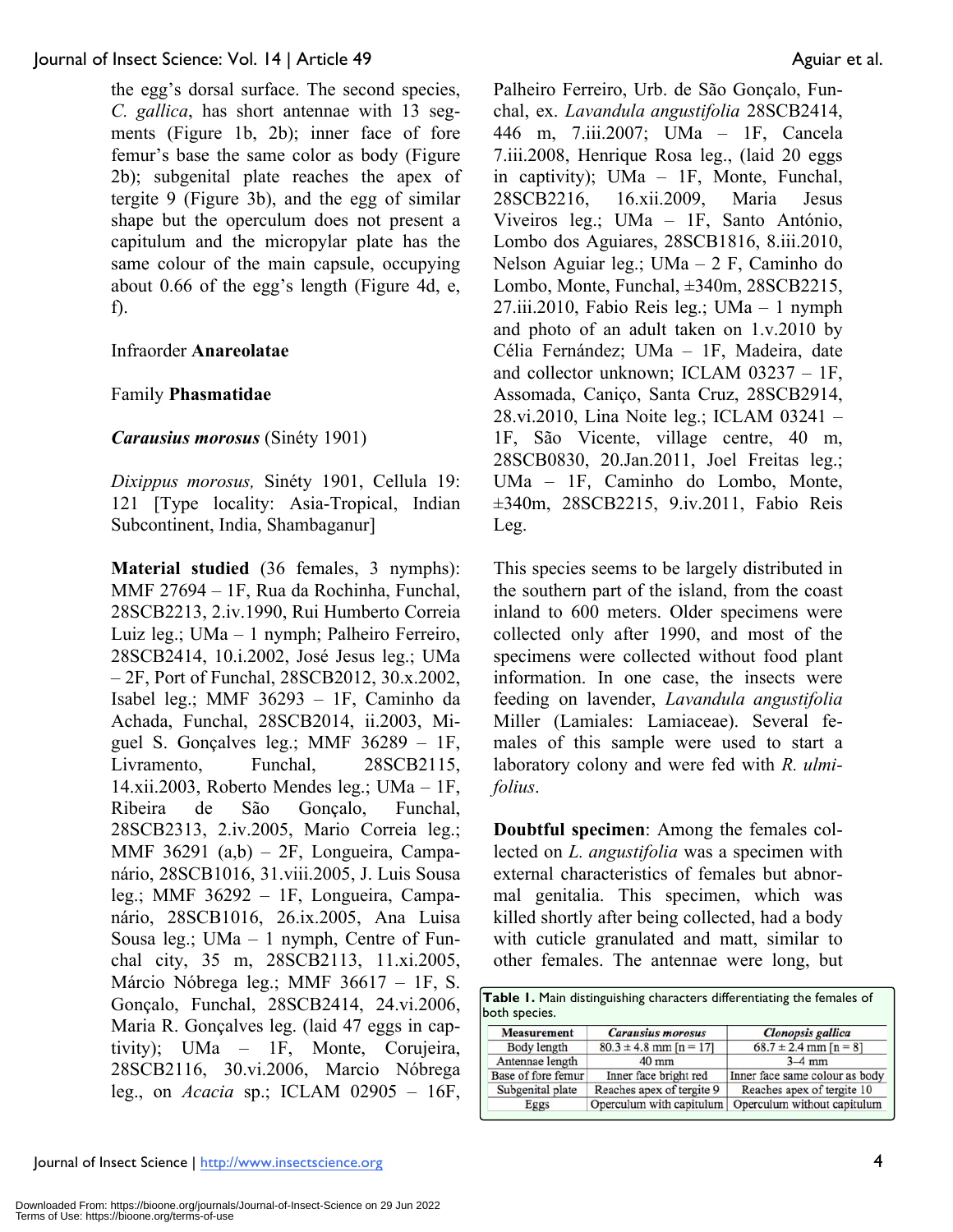not reaching 0.66 of body length as in the males. The meso and metathoraxic sternites did not show any reddish coloration as in males, and the general dimensions were those of a typical female. The external genitalia deformity of this specimen affected only the last three abdominal segments. Compared with normal females (Figure 5), tergites 8 to 10 were still identifiable, although differently shaped. However, on the ventral side the subgenital plate (s.p.) was greatly reduced, not surpassing tergite 9 when it should have reached the apex of tergite 10. This undeveloped subgenital plate left exposed a pair of appendices, which under high magnification were revealed to be the dorsal valvulae (d.v.). The other ovipositor components, the inner and ventral valvulae, were much reduced, but discernible if viewed from a different angle. Also identifiable on this deformed female were the cerci (c.).

**Oviposition**: An adult female kept in laboratory from 28.vi.2010 to 26.xi.2010 laid 339 eggs. The comparatively large oviposition rate was similar to that observed by other authors (Roth 1916). The number of eggs laid per day during the oviposition period observed over 25 days varied greatly between 0 and 10 (the mean number of eggs per day was 3.76). This was considerably larger than the mean number of eggs calculated for the whole oviposition period (2.26 eggs per day) (Figure 7). The number of eggs laid decreased considerably after the 11th week with less than one egg produced per day. The post-ovipositional period lasted eight weeks (Figure 6). According to Lelong (1995), *C. morosus* only reproduces sexually in its Asian country of origin; in Europe, populations are made up exclusively of females. The males are reported to be very rare, and we were unable to observe any in the field or in the laboratory population.

#### Infraorder **Areolatae**

#### Family **Bacillidae**

#### *Clonopsis gallica* (Charpentier 1825)

*Phasma gallicum*, Charpentier 1825 Horae entom, p.94. [Type locality: Europe, South Western Europe, France, Southern] *Bacillus granulatus,* Brullé 1832 Exp. sc. de Morée Ins., p.84, t.29, Figure 6. *Bacillus gallicus* var. *occidentalis,* Bolívar 1894 An. Soc. esp. Hist. Nat., 23: 73 *Bacillus affinis,* Salfi 1925, Ann. Mus. Zool. Uni. Napoli, 5(12):1

**Material studied** (13 females): MMF 33667 – 1F, Santo da Serra, 28SCB3121, 06.vii.1952; MMF 27693 – 1F, Monte, Funchal, 28SCB2216, 24.viii.1981, R. Garton leg.; MMF 27022 – 1F, Boa Nova, Funchal, 28SCB2314, viii.1996, Maria da Luz leg.; MMF 36294 – 1F, Caminho da Choupana nº173, 28SCB2215, 12.ix.2001, José Exequiel Rodrigues leg.; ICLAM 0992 – 1F, Confeiteira, Monte, 450 m, 28SCB2216, 16.viii.2002, António Domingos Abreu leg.; UMa – 1F, São Gonçalo, Funchal, 28SCB2313, 5.viii.2003, Rogério Correia leg.; ICLAM 03239 – 1F, Urbanização Portada de Santo António, Monte, Funchal, 28SCB2115, 409 m, 20.viii.2004, Rui V. Silva leg.; ICLAM 03240 – 1F, Urbanização Portada de Santo António, Monte, Funchal, 28SCB2115, 409 m, 1.vi.2005, Rui V. Silva leg.; MMF 36290 – 1F, Longueira, Campanário, 28SCB1016, 7.viii.2005, Ysabel Gonçalves leg.; UMa – 1F, Gaula, Santa Cruz, 28SCB2916, 22.vi.2006, Gilda Freitas leg.; UMa - 1F, Camacha, Santa Cruz, 28SCB2716, 31.viii.2008, João Reis leg.; ICLAM 03238 – 1F, Assomada, Caniço, Santa Cruz, 28SCB2914, 15.iv.2010, Lina Noite leg.; MMF 41446 - 1F, Longueira, Campanário, 28SCB1016, 20.vii.2010, Hilário Sousa leg.

*Clonopsis gallica* is a circum-Mediterranean species, which extends its distribution in mainland Europe and Africa throughout Portugal, Spain, France, Italy, Greece, and North Africa (excluding the Sinai Peninsula). It is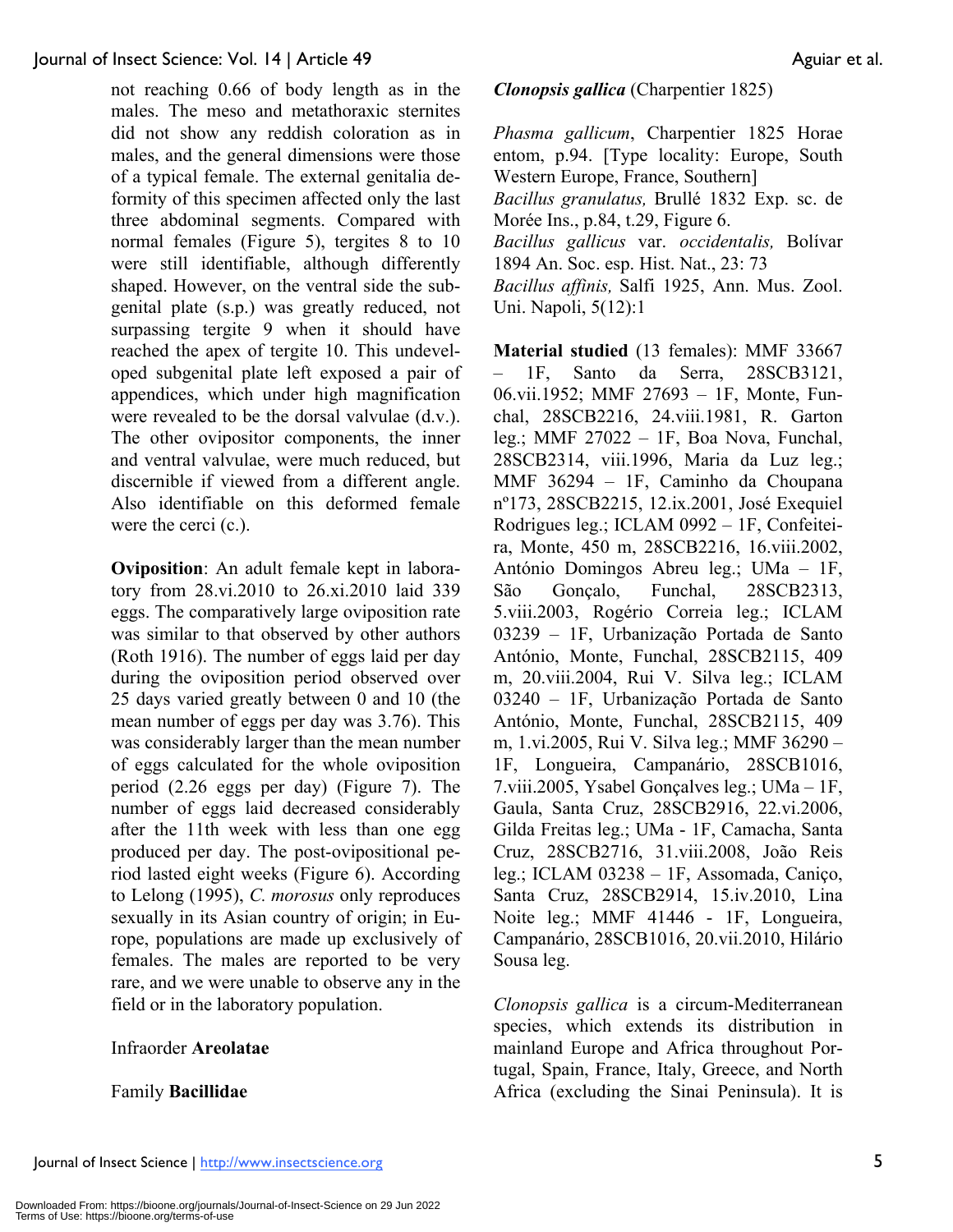also present in many Mediterranean Islands. Although this species went more or less unnoticed by entomologists in Madeira from many decades, first reports date back to 1952, and the seven specimens studied so far clearly suggest that this species is located in the southern parts of Madeira.

**Oviposition:** The single specimen of *C. gallica* kept in the laboratory showed a long preoviposition period of 11 weeks after which it suddenly started to oviposit. The oviposition period lasted 27 weeks (191 days), and during this period 426 eggs were laid. The number of eggs laid per day varied from zero to seven eggs with a mean number of 2.23 eggs per day (Figure 7). During the ovipositional period, the number of eggs laid decreased after the 15th week and increased again in the 18th week (Figure 6). This female continued to lay eggs until it died, but in the last three weeks the number of eggs laid was less than one per day. This species is an obligate parthenogen. Males were never observed in fieldwork or laboratory populations.

## **Discussion**

## **Phasmids of Madeira**

A study of the specimens deposited in several institutional collections across Madeira revealed that the first collected specimen belongs to *C. gallica* and dates back to 1952. Since 2003, several specimens of this and *C. morosus* have been collected each year. *Carausius morosus* is an exotic species originally from Shembaganur, oriental India, and is widely-known in Europe as a laboratory insect for over a century, since it was imported by R. P. Pantel in 1897 for the laboratorial study of parthenogenesis. Due to its fecundity, long life span, and the relative ease with which it can be reared, it is a widely commercialized species. It is an attractive pet for collectors, and these stick insects are often kept in dense colonies for scientific use or for science education programs and demonstrations in schools. It has been introduced in Florida (Denmark and Porter 1973), California (Brock 1992), the U.K. (Lee 1993), Germany (Weidner 1981), South Africa (Brock 1999), and Madagascar (Cliquennois 2007). This species currently seems to be rather common in Madeira, but the first specimens were sampled only after 1990. Although it is not possible to know whether it has been recently introduced, the larger number of records in the last year suggests that this species is increasing its area of distribution on the island. In contrast, *C. gallica*, which has been present at least since 1952 seems to be more localised. The distribution and comparatively larger oviposition rate of *C. morosus* kept in laboratory suggests that in Madeira this species is probably expanding its area at a more rapid rate than *C. gallica.* Both species were mostly collected from southern coastal localities, predominantly in the Municipality of Funchal (Figure 8), and no evidence is known to us that supports that they escaped or were introduced as stowaways from the port of Funchal, although this is not excluded especially for *C. morosus*.

The origin of phasmids in Macaronesian archipelagos is unknown, and although both species are considered to be introduced or possibly introduced (Arechavaleta et al. 2005; Sousa 2010), a native origin for *C. gallica* cannot be excluded. The first reason is that *C. gallica* is present in Morocco, the closest mainland area to Madeira, 635 km to the east. According to recent studies on reproductive and chromosomal diversification, Morocco (the Rif region) is considered to be the radiation centre of the genus *Clonopsis* (Scali and Milani 2009). In Morocco, the genus *Clonopsis* includes two other species in addition to *C. gallica*, *C. algerica* and *C. maroccana*, but the relationship between them is unknown (Milani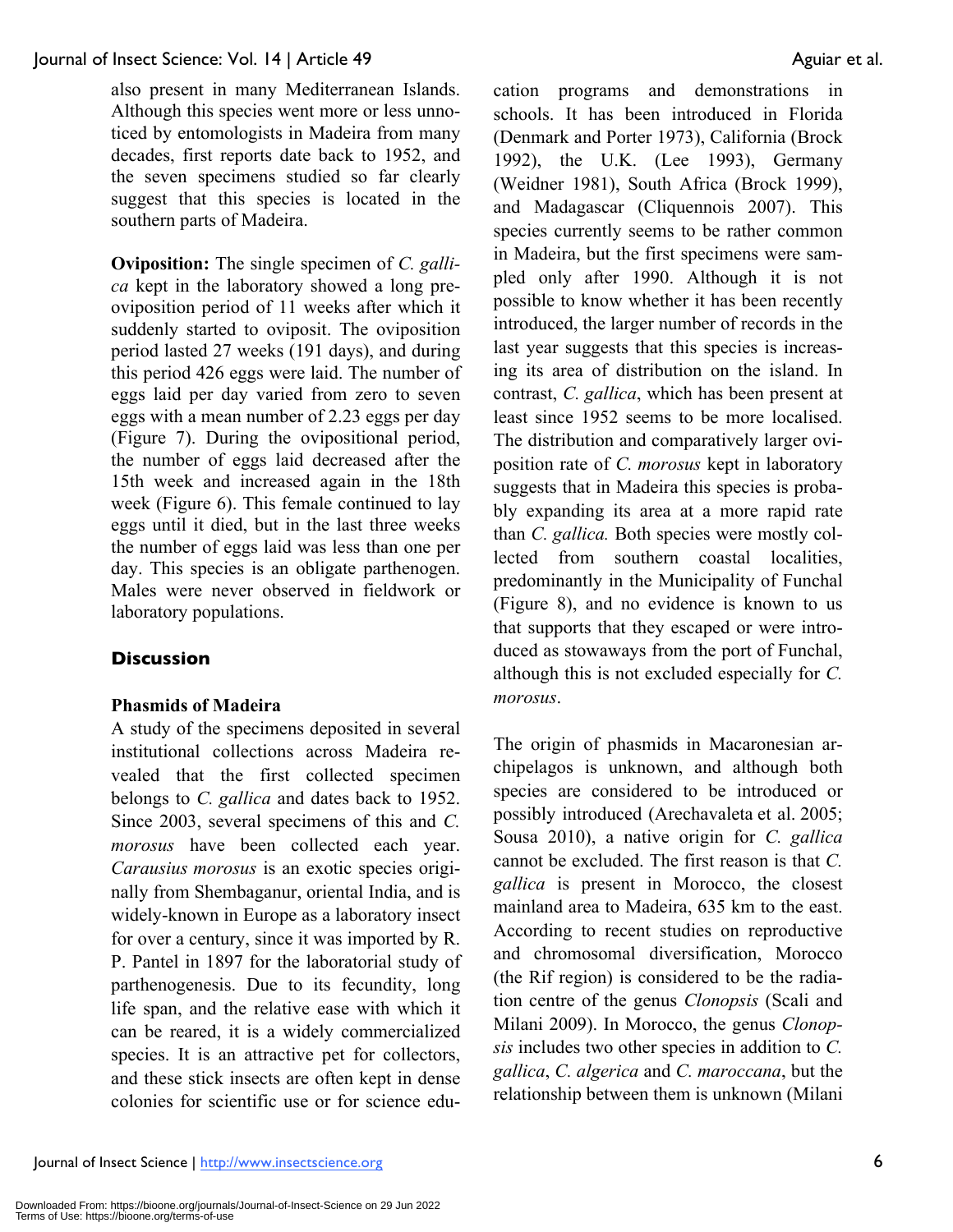et al. 2009). A second reason is that Madeira is an oceanic island, and geological evidences show that it has never been connected to mainland; therefore, the only possible ways for phasmids to colonize Madeira are either by natural means or as stowaways. Although phasmids have a limited power of dispersal due to inactive and strictly herbivorous habits, they are in fact successful island colonizers. A proof of this capability is illustrated by the presence of phasmids in isolated archipelagos composed of oceanic islands. A great number of phasmid species are known to be present on the Pacific oceanic islands, with more than 60 species belonging to 30 genera (Nakata 1961). Their considerable polyphagia and parthenogenetic mode of reproduction may help them to establish populations after reaching these new insular areas.

*Carausius morosus* and *Clonopsis gallica* are two obligate parthenoforms that occasionally produce males. According to Lelong (1995), *C. morosus* has sexual reproduction only in its country of origin and reproduces by thelytokous parthenogenesis in other regions; here, males are very rare (Pijnacker and Ferwerda 1980). In laboratory populations of the parthenogenetic *C. morosus*, both males and masculinised females occasionally appear. Masculinised females of spontaneous origin may be either intersexes and/or gynandromorphs (Pickjaker 1964). Gynandromorphs have genetically male and female tissues. Intersexes are genetically uniform. They may be intermediate between typical female or male genotypes, or purely male or female genotypes with some parts of the body with a phenotype opposite to their genetic sex (Narita et al. 2010). The abnormal female-like specimen collected on *L. angustifolia* is a significant find given that only 22 specimens of *C. morosus* were sampled. Because we did not examine the follicle cells, it is not possible to

know the genetic sex of the specimen, but external genitalia correspond to a female, some parts of which were not fully developed. Identification of stick insects is difficult because body and karyotype 'phenotypes' are considerably independent (Milani et al. 2009). Genetic diversity is related to their ability to overcome species-specific reproductive isolation mechanisms through hybridization, polyploidy, parthenogenesis, hybridogenesis, and androgenesis (Milani et al. 2010). This gives rise to individuals with both male and female morphological and/or genetic characters (i.e., intersexes and gynandromorphs).

### **Communicating biodiversity to public and the need for faunistics**

Invertebrates are by far the largest group of all living beings and they are of enormous importance to general conservation because of their biomass and the ecological services they provide. Despite this, worldwide awareness of invertebrate conservation, particularly of insects, is a rare phenomenon, with the exception of a few species of groups such as butterflies. This lack of awareness not only affects invertebrates. According to recent Eurobarometer (2007) surveys, only 35% of the European population knows what biodiversity means. The term "biodiversity" itself is not clearly and generally understood, because it refers to a very complex concept. It has been suggested that awareness and experience of biodiversity at an early age are important for the future development of understanding (Helldén and Helldén 2008). Feelings and beliefs about the environment determine people's attitudes (Pooley 2000). Negative attitudes among adults particularly towards insects and other less popular animals are common and can be highly resistant to change (Bjerke et al. 2003). However, there are cases of success among insects as the tree lobsters, *Dryococelus australis*, a phasmid from Lord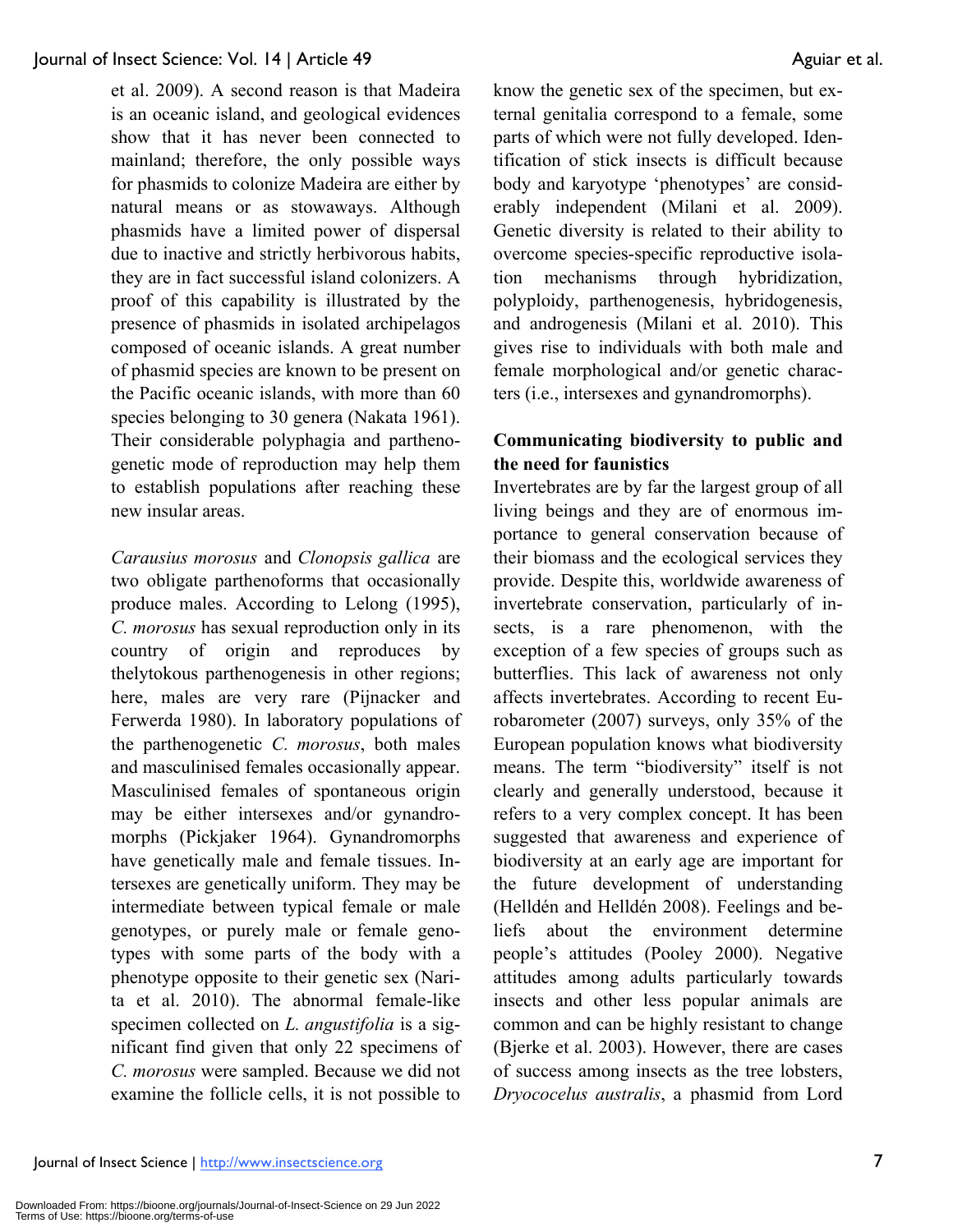Howe Island that is considered the rarest insect of the world. This species, once thought to be extinct, was rediscovered in 2001 on a volcanic offshore islet off the cost of mainland Australia, producing an enormous interest among public and insect conservationists (Pridel et al. 2003).

The form of appreciating insects varies according to age and different cultures (Vargas 2006). Children are ideal recipients for teaching about biodiversity and conservation because of their tremendous capacity for learning (Matthews et al*.* 1997; Balmford et al*.* 2002). Communicating biodiversity to adults is more difficult. According to the Eurobarometer survey (2007), the most typical ways that Europeans learn about biodiversity issues are watching news and documentaries on TV, searching the Internet, and reading newspapers and magazines. Mass media are important tools for disseminating science. The collaboration of scientists with journalists can be valuable for selecting a news story based on what is important to the readers, not the scientists (Bishop 1997). Faunistics is considered *soft science* and of little interest for publication by many researchers. During their career, biologists are under great pressure to focus on more conceptual articles and so see no reason to spend precious time and energy on faunistic publications. However, this information is not only a useful base for biodiversity conservation, but is also of interest to the general public and, as such, increases their awareness and interest in biodiversity conservation. Communicating biodiversity science issues in ways that are useful and meaningful for science and society remains a challenge. The solution may be in more effective communication and partnership with newspapers. This could be particuparticularly useful in areas where resources for communicating with the public are limited.

#### **Acknowledgements**

We wish to thank colleagues José Jesus, Fábio Reis, and Délia Cravo for laboratory breeding and sampling data. We are also grateful to the members of the public who contributed with insect material and to Silvia Ornelas of the newspaper Diário de Notícias for her contribution to communicating biodiversity awareness. Part of this study was financed by the Foundation for Science and Technology (FCT) through the project PTDC/BIA-BEC/103411/2008. We are also thankful to Dr Andrew Wakeham-Dawson for English revisions and comments.

#### **References**

Arechavaleta M, Zurita N, Marrero MC, Martín JL. 2005. *Lista preliminar de espécies silvestres de Cabo Verde (hongos, plantas y animales terrestres)*. Consejería de Medio Ambiente y Ordenación Territorial, Gobierno de Canarias.

Baéz M. 1993. Origins and affinities of the fauna of Madeira. *Boletim do Museu Municipal do Funchal* Supl. No. 2: 9–40.

Baéz M. 1996. Nuevas citas de insectos en las islas Canarias (Phasmatodea, Lepidoptera, Embioptera). *Bolet*í*n de la Asociación. Española de Entomolog*í*a* 20(1-2): 252–253

Balmford A, Clegg L, Coulson T, Taylor J. 2002. Why conservationists should heed Pokémon. *Science* 295: 2367

Bjerke T, Østdahl T, Kleiven J. 2003. Attitudes and activities related to urban wildlife: Pet owners and non-owners. *Anthrozöos* 16(3): 252–262.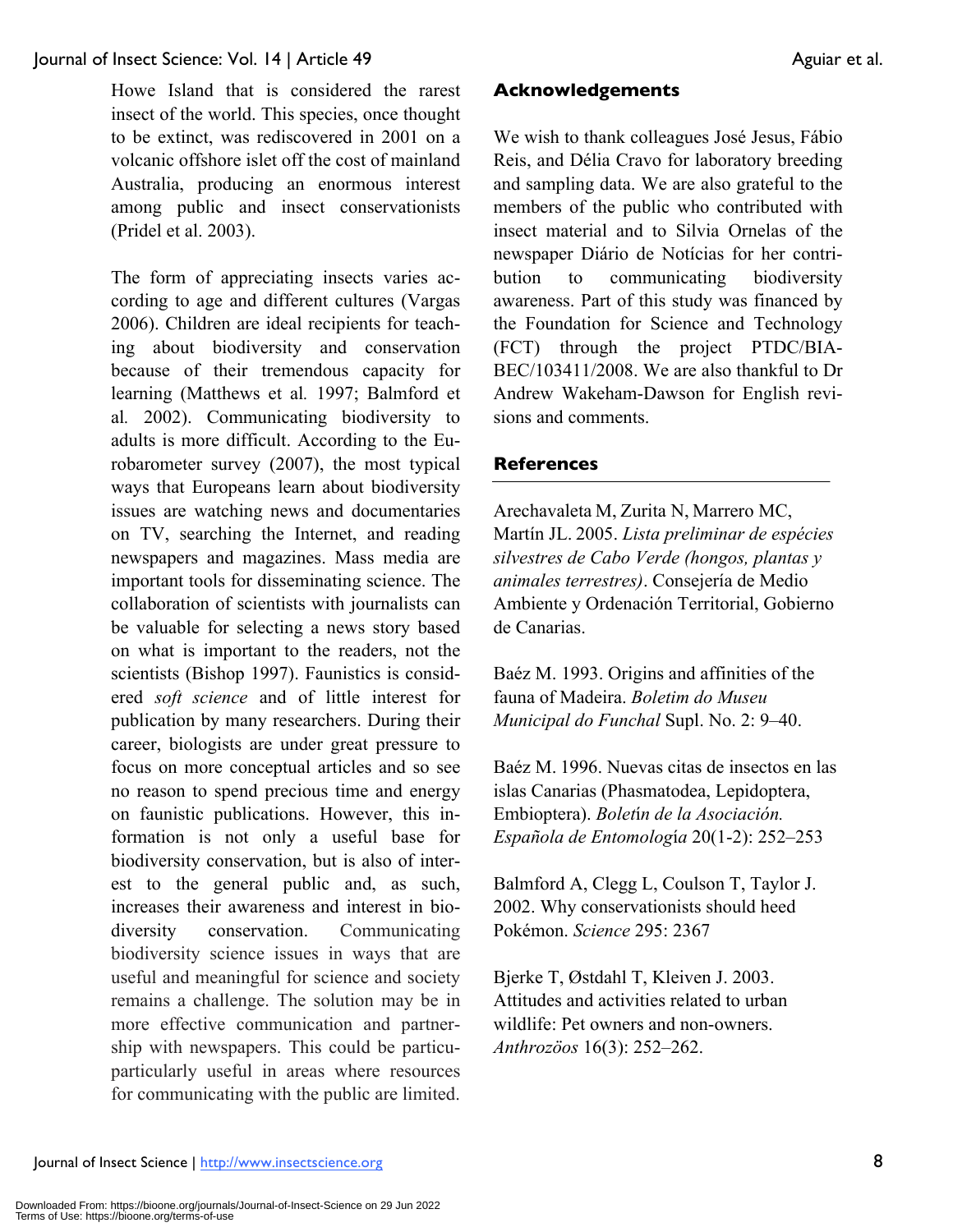Bishop JE. 1997. The Media and Communicating Science to the Public. *CBE Views* 20: 88–89.

Blands RG, Gangwere K, Morales-Martin M. 1996. An Annotated List of the Orthoptera (sens. lat.) of the Canary Islands. *Journal of Orthoptera Research* 5: 159–73.

Bolívar I. 1894. Ortópteros recogidos en las Azores por el Sr. Affonso Chaves. *Anales de la Sociedad Española de Historia Natural, Actas* 23: 70–76.

Bolívar I. 1926. Datos complementarios sobre los Ortópteros de la Península Ibérica. *Bolet*í*n de la Sociedad Española de Historia Natural* 26: 98–102.

Borges PAV, Abreu C, Aguiar AMF, et al. 2008. *A list of the terrestrial fungi, flora and fauna of Madeira and Selvagens archipelagos*. Direcção Regional do Ambiente da Madeira and Universidade dos Açores, Funchal and Angra do Heroísmo.

Borges, PAV, Reut M, da Ponte NB, Quartau JA, Fletcher M, Sousa AB, Pollet M, Soares AO, Marcelino JAP, Rego C, Cardoso P. 2013. New records of exotic spiders and insects to the Azores, and new data on recently introduced species. *Arquipelago. Life and Marine Sciences* 30: 57–70.

Brock PD. 1992. Rearing and studying stick and leaf – insects. *The Amateur Entomologist* 22: 1–73.

Brock PD. 1999. New records of alien stick – insects. *Phasmid Studies* 7(1): 39–40.

Brock PD. *Phasmida Species File Online*. Version 2.1/4.0. (20-10-2010). Available online: http://Phasmida.SpeciesFile.org

Brullé A. 1832. *Insectes. Expédition Scientifique de Morée. Zoologie, Paris* 3(1) Zool 2, 1–29, 64–395, pls 1–22.

Charpentier T. 1825. *De Orthopteris Europaeis. Horae Entomologicae, adjectis tabulis novem coloratis* 1–259, pls 1–9.

Chopard L. 1940. Insectes Orthoptéroides (Blattidae, Mantidae, Gryllidae, Phasmidae, Dermaptera) récoltés dans les îles atlantiques. *Commentationes Biologicae* 8(4): 1–13.

Chopard L. 1954. Contributions entomologiques de l'expédition finlandaise aux Canaries 1947-1951. No: 7. Insectes orthoptéroides récoltés aux Iles Canaries par M. H. Lindberg. *Commentationes Biologicae*  $14(7)$ :  $1-15$ .

Cliquennois N. 2007. Aperçu général de la diversité des phasmes de Madagascar (Insecta, Phasmatodea). *Le Bulletin d'Arthropoda* 32:  $3-16.$ 

Denmark HA, Porter JE. 1973. Regulation of importation of arthropods into and of their movement within Florida. *Florida Entomologist* 56(4): 347–358.

Flash Eurobarometer 2007. *Survey conducted by the Gallup Organization Hungary upon the request of Directorate-General Environment 219*. European Union. Available online: http://ec.europa.eu/public\_opinion/archives/fl ash arch en.htm and http://ec.europa.eu/environment/pdf/flash\_eur obarometer\_2007\_biodiversity\_summary.pdf

Helldén G, Helldén S. 2008. Students' early experiences of biodiversity and education for a sustainable future. *Nordina* 4(2): 23–31.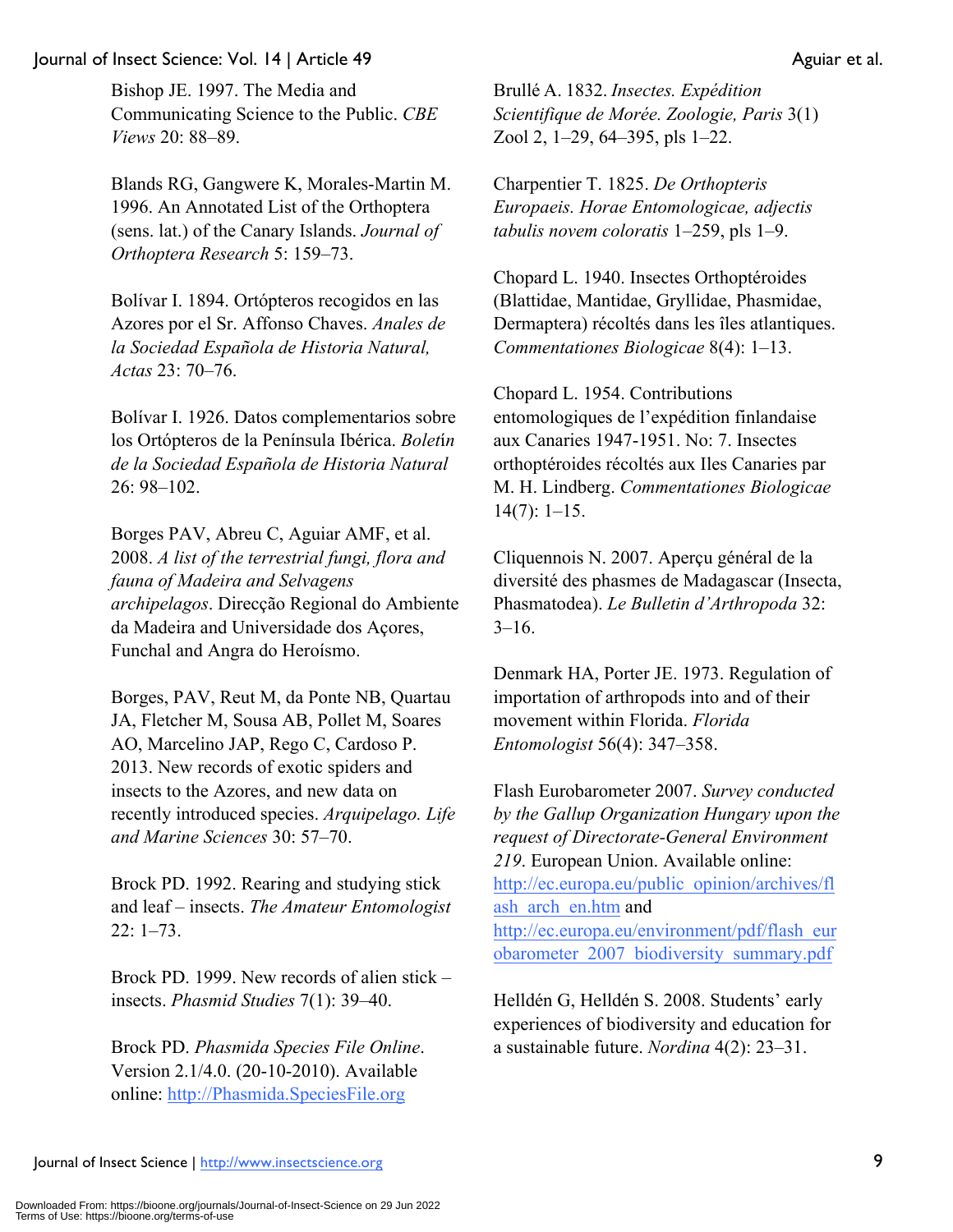Hennemann FH, Conle OV. 2008. Revision of Oriental Phasmatodea: The tribe Pharnaciini Günther, 1953, including the description of the world's longest insect, and a survey of the family Phasmatidae Gray, 1835 with keys to the subfamilies and tribes (Phasmatodea: "Anareolatae": Phasmatidae). *Zootaxa* 1906: 1–316.

Lee M. 1993. A survey into the distribution of the stick insects of Britain. *Phasmid Studies* 4: 15–23.

Lelong P. 1995. *Carausius morosus* (Sinéty, 1901) P.S.G. nº 1. *Le Monde Des Phasmes* 31:14–16.

Lopéz H, Morales E. 2010. Blattaria, Mantodea, Isoptera, Embioptera, Phasmatodea, Orthoptera, Dermaptera. In: Arechavaleta M, Rodríguez S, Zurita N, García A, Editors. *Lista de especies silvestres de Canarias. Hongos, plantas y animales terrestres*, p. 229. Gobierno de Canarias.

Matthews RW, Flage LR, Matthews JR. 1997. Insects as teaching tools in primary and secondary education. *Annual Review of Entomology* 42: 269–289.

Milani L, Ghiselli F, Pellecchia M, Scali V, Passamonti M. 2010. Reticulate evolution in stick insects: the case of *Clonopsis* (Insecta Phasmida). *BMC Evolutionary Biology* 10: 258. Available online:

http://www.biomedcentral.com/1471- 2148/10/258

Milani L, Scali V, Passamonti M. 2009. The *Clonopsis gallica* puzzle: Mendelian species, polyploid parthenogens with karyotype rediploidization and clonal androgens in Moroccan stick insects (Phasmida). *Journal of*  *Zoological Systematics and Evolutionary Research* 47: 132–140.

Nakata S. 1961. Some notes on the occurrence of Phasmatodea in oceania. *Pacific Insects Monograph* 2: 107–121.

Narita S, Pereira RAS, Kjellberg F, Kageyama D. 2010. Gynandromorphs and intersexes: potential to understand the mechanism of sex determination in arthropods. *Terrestrial Arthropod Reviews* 3: 63–96.

Pijnacker LP. 1964. *The cytology, sex determination and parthenogenesis of Carausius morosus (BR.).* Thesis, RUG, Rijksuniversiteit Groningen, Netherlands.

Pijnacker LP, Ferwerda MA. 1980. Sex chromosomes and origin of males and sex mosaics of the parthenogenetic stick insect *Carausius morosus* Br. *Chromosoma* 79: 105– 114.

Pooley JA. 2000. Environmental education and attitudes: emotions and beliefs are what is needed. *Environment and Behavior* 32(5): 711–723.

Priddel D, Carlile N, Humphrey M, Fellenberg S, Hiscox D. 2003. Rediscovery of the 'extinct' Lord Howe Island stick insect (*Dryococelus australis* (Montrouzier)) (Phasmatodea) and recommendations for its conservation. *Biodiversity and Conservation* 12: 1391–1403.

Roth H. 1916. XIX. Observations on the Growth and Habits of the Stick Insect, *Carausius morosus*, Br.; intended as a contribution towards a knowledge of variation in an organism which reproduces itself by the parthenogenetic method. *Transactions of the*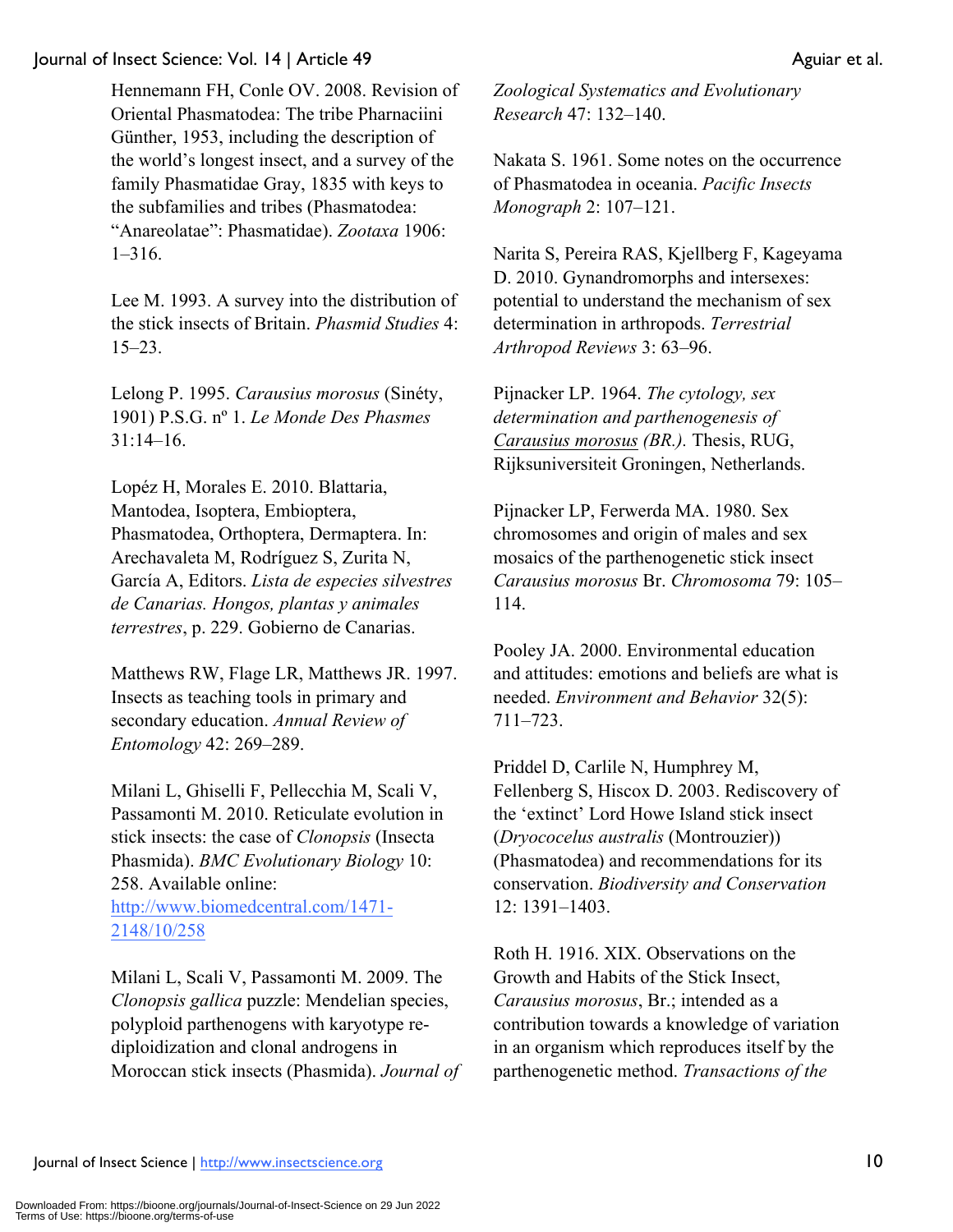Salfi M. 1925. Di una nuova sottospecie di *Bacillus* (*Clonopsis*) *gallicus* (Charp.). *Annuario del Museo Zoologico della R. Universitá di Napoli* 5(12): 1–3.

Scali V, Milani L. 2009. New *Clonopsis* stick insects from Morocco: The amphigonic *C. felicitatis* sp.n., the parthenogenetic *C. soumiae* sp.n., and two androgenetic taxa. *Italian Journal of Zoology* 76: 291–305.

Sinéty R de. 1901. Recherches sur la biologie et l´anatomie des Phasmes. *Cellula* 19: 1–164.

Sousa AB. 2010. Orthoptera, Dermaptera, Phasmatodea, Blattaria. In: Borges PAV, Costa A, Cunha R, et al., Editors. *A list of the terrestrial and marine biota from the Azores*. Princípia, Cascais.

van Harten A. 1993. Terrestrial arthropods of the Cape Verde Islands – A check-list. *Courier Forschungs Institute Senckenberg* 159: 235–309.

Vargas CM. 2006. ¿Qué percepción tenemos de los insectos-palo (Insecta: Phasmatodea)? What Perception do we Have of Stick Insects (Insecta: Phasmatodea)? *Acta biologica colombiana* 11(2): 113–124.

Weidner H. 1981. Einschleppung von Heuschrecken (Saltatoria und Phasmida) nach Hamburg. *Anzeiger für Schaedlingskunde Pflanzenschutz Umweltschutz* 54: 65–67.







female *Carausius morosus*, b – female *Clonopsis gallica*. High quality figures are available online.

 $20 \text{ mm}$ 

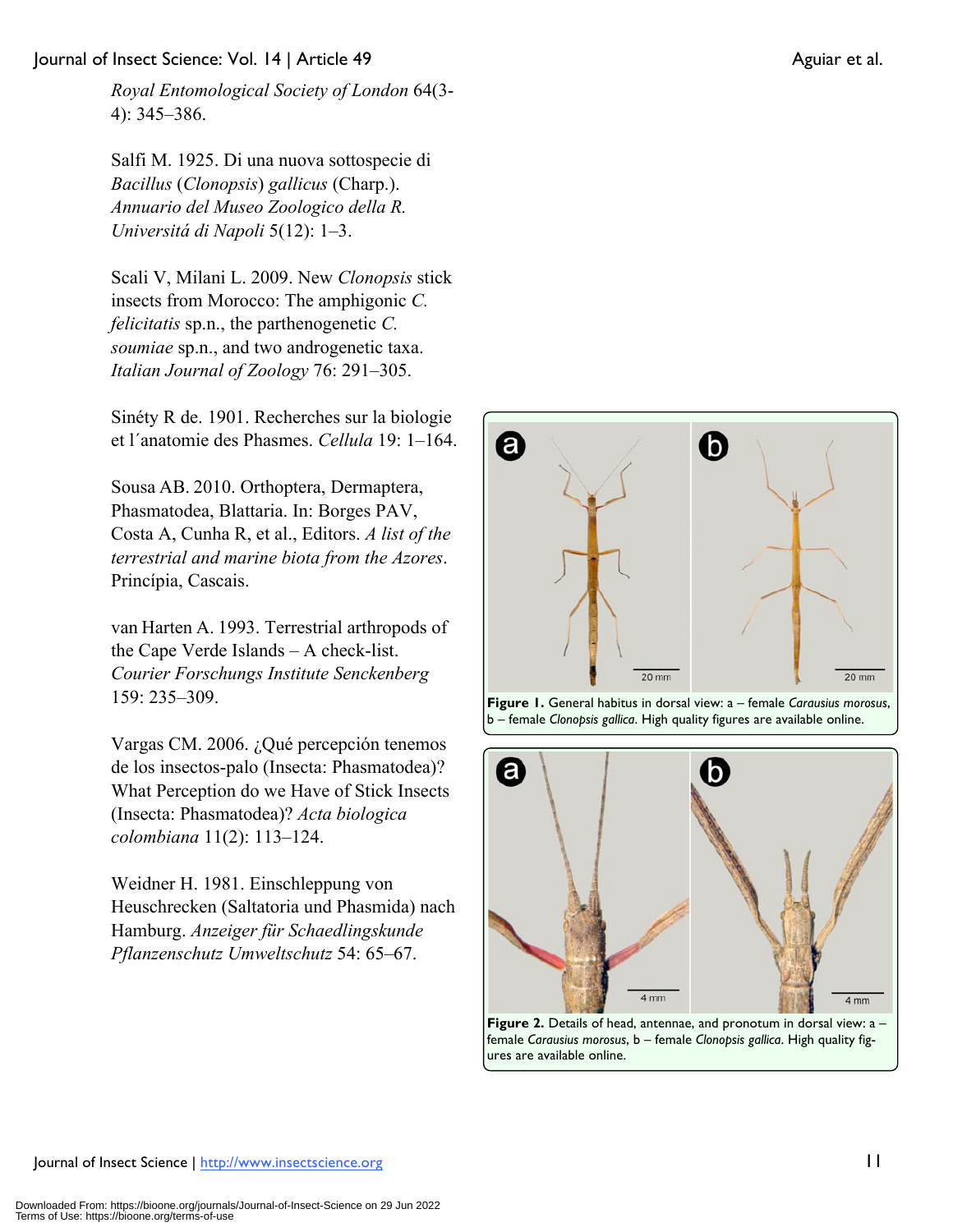

**Figure 3.** Details of last abdominal segments of female: a – *Carausius morosus*, b – *Clonopsis gallica*. T – tergites, S – sternite, c – cerci, d.v. – dorsal valvulae, s.p. – subgenital plate. High quality figures are available online.









**Figure 6.** Number of eggs (y axis) laid by a female *C. morosus* and *C. gallica* weekly (x axis) during a 27-week period. High quality figures are available online.

#### Journal of Insect Science | http://www.insectscience.org 12